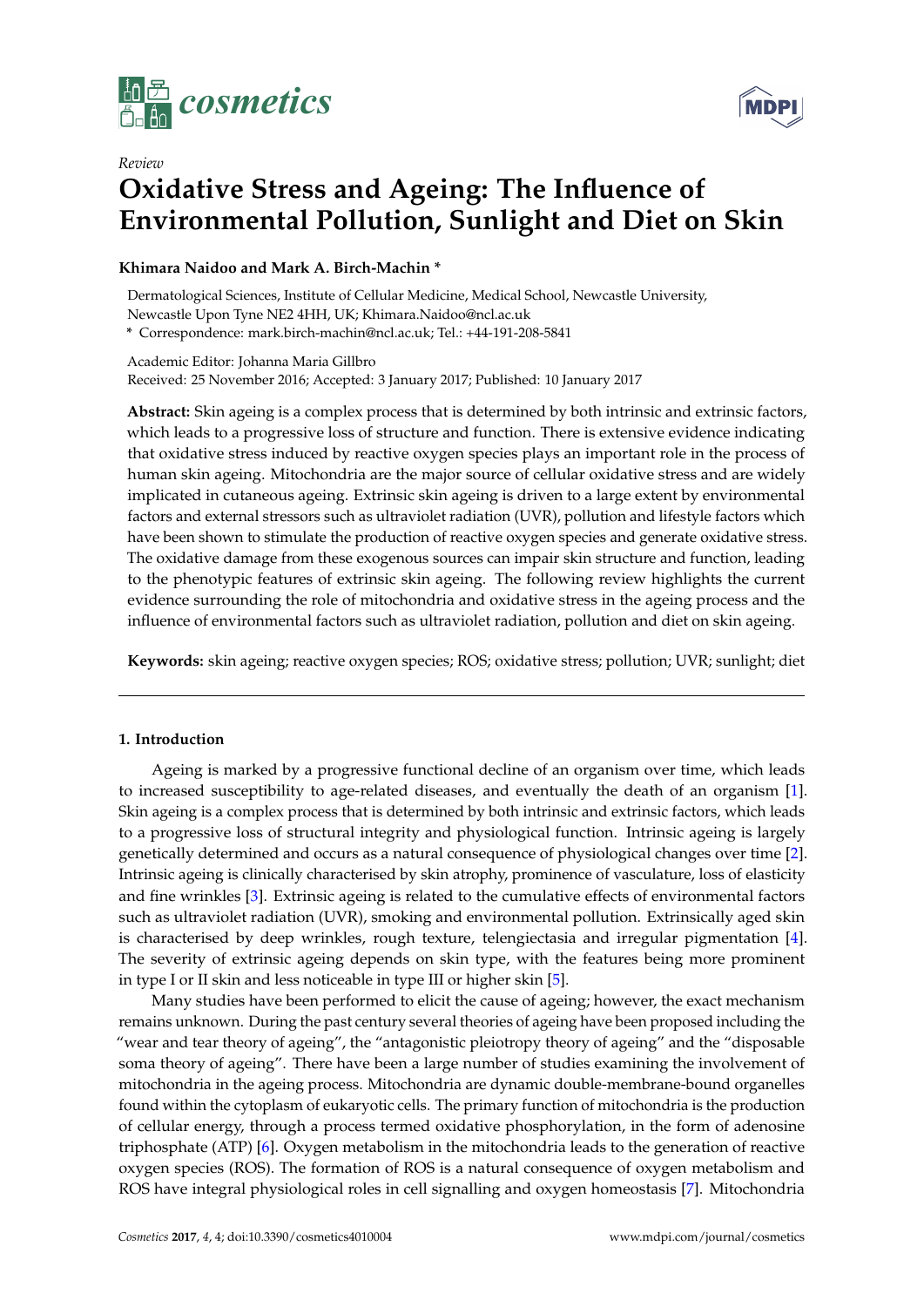are considered to be the predominant source of intracellular ROS and are believed to contribute 90% of the ROS generated within the cell [\[8\]](#page-5-7). In addition to mitochondria, the nicotinamide adenine dinucleotide phosphate (NADPH) oxidase system has been identified as an important source of intracellular ROS and a key player in the generation of oxidative stress. NADPH oxidases, also known as NOX enzymes, act by catalysing the transfer of electrons from NADPH to molecular oxygen to generate superoxide and other forms of ROS [\[9](#page-5-8)[,10\]](#page-5-9). NOX enzymes can be found in various membranes including the plasma membrane, the endoplasmic reticulum and the mitochondria [\[11\]](#page-5-10). They were initially discovered as the enzyme responsible for producing large amounts of ROS as a first line of defense against invading pathogens during the immune response; however, it is now thought that they play roles in other physiological processes including cell signalling [\[12\]](#page-5-11). Antioxidants are produced to counteract oxidative stress generated by excess ROS; however, in times of environmental stress, elevated ROS levels can overwhelm endogenous cellular antioxidant mechanisms [\[7\]](#page-5-6). This can lead to an imbalance in tissue oxygen homeostasis, with oxidant effects outweighing antioxidant effects, and as a consequence the cellular environment becomes oxidatively stressed [\[7\]](#page-5-6). Free radicals can cause oxidative damage via a variety of mechanisms. Oxidation of lipids by ROS can damage cellular structures and result in premature cell death [\[13\]](#page-5-12). In addition, interaction with nuclear and mitochondrial nucleic acids results in mutations that predispose them to strand breaks [\[13\]](#page-5-12).

There is increasing evidence that oxidative stress induced by ROS is a major contributing factor to the ageing process. The "free radical theory of ageing" proposed by Harman postulated that free radicals cause cumulative oxidative damage to biological structures, which eventually leads to loss of cellular function and phenotypic ageing [\[14\]](#page-5-13). Within this theory Harman included the "vicious cycle theory of ageing" which summarises how the characteristics of mitochondria can contribute to ageing [\[14\]](#page-5-13). Mitochondrial DNA is located in close proximity to the site of ROS production, making it highly vulnerable to oxidative damage. This is exacerbated by the fact that mitochondria do not possess efficient DNA repair mechanisms [\[13\]](#page-5-12). As the integrity of mitochondrial DNA is essential for mitochondrial function, errors in gene expression may in result in dysfunctional mitochondrial subunits [\[15\]](#page-5-14). This leads to a continuous "vicious cycle" where dysfunctional mitochondria contribute to further ROS production, which can lead to further ROS-mediated oxidative damage to mitochondria [\[8\]](#page-5-7). Mitochondrial dysfunction is heavily implicated in the ageing process and the pathogenesis of age-related diseases such as Alzheimer's disease (AD) [\[16\]](#page-5-15). In AD it is believed that the accumulation of amyloid beta peptide interacts with mitochondria, leading to mitochondrial dysfunction. The resulting aberrant mitochondrial function leads to increased oxidative stress and neuronal damage and cognitive decline [\[17\]](#page-5-16). Recently, a novel concept termed mitohormesis has been introduced in the field of mitochondria and ageing [\[18,](#page-5-17)[19\]](#page-5-18). Studies have shown that there is a nonlinear relationship between ROS production and ageing and that different levels of oxidative stress may have opposite outcomes. Low concentrations have been demonstrated to have a protective effect by inducing cellular defense mechanisms, whilst higher concentrations promote damage to cellular structures [\[18\]](#page-5-17). While there is extensive evidence which links increased levels of oxidative stress with ageing, mitohormesis introduces the interesting notion that low levels may have the reverse effect and may actually prevent ageing.

Cellular senescence refers to the irreversible arrest of proliferation, which acts as a tumour-suppressive mechanism to inhibit cells with potentially cancerous mutations from undergoing replication [\[1\]](#page-5-0). The induction of senescence is a stress response which occurs in cells which are exposed to unfavourable physiological conditions, or those with mutations leading to oncogenic activation [\[13\]](#page-5-12). Cells which undergo senescence remain viable but are unable to divide, which is contrast to biological ageing, where there is progressive decline of an organism which eventually leads to death [\[13\]](#page-5-12). Despite these differences between the two processes, there is increasing evidence that cellular senescence plays a prominent role in ageing [\[1\]](#page-5-0). Senescent cells accumulate with increasing age in many organisms including humans and are seen with increased frequency in prematurely aged skin [\[20\]](#page-5-19). Furthermore, studies have shown that senescent cells are implicated in the genesis of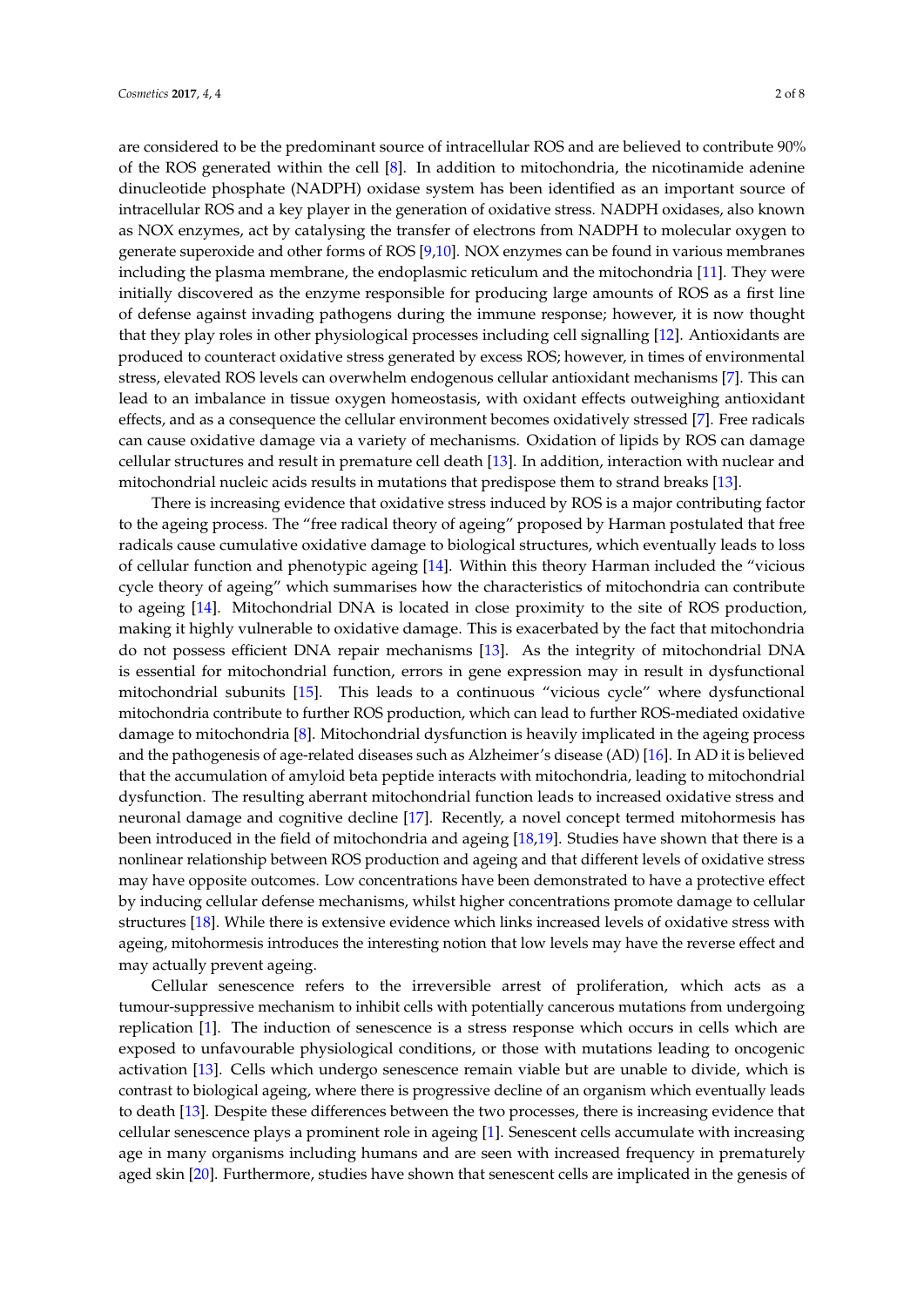age-related diseases such as AD and atherosclerosis [\[1\]](#page-5-0). Mitochondrial dysfunction is thought to play a role in the increased levels of senescent cells seen with advancing age [\[21\]](#page-5-20). Studies have shown that mice with knocked-down manganese superoxide, an antioxidant that protects against mitochondrial oxidative damage, have higher levels of mitochondrial ROS production and an increased number of senescent cells [\[22\]](#page-5-21). Interestingly, the mice developed epidermal thinning, an established feature of aged skin, providing evidence for a causal relationship between mitochondrial dysfunction, cellular senescence and the phenotypic manifestations of skin ageing [\[22\]](#page-5-21). Recently, mitochondrial complex II activity has been implicated in senescence and ageing. Bowman et al. demonstrated that complex II activity decreases with age in human skin fibroblasts, an effect only observed in senescent cell populations [\[23\]](#page-5-22). The authors speculated that the observed decrease in complex II activity contributes to the ageing process by leading to an increase in ROS which results in mitochondrial dysfunction and oxidative stress.

#### **2. Environmental Sources of Oxidative Stress**

Human skin is continuously exposed to ROS generated from a combination of intrinsic and extrinsic sources. The skin serves as an interface between the body and the external environment and is in constant contact with external stressors such as UVR and ambient pollutants. Exposure to these exogenous factors has been shown to be a major contributing factor to the production of ROS and the generation of oxidative stress [\[24\]](#page-5-23). The resultant ROS-mediated oxidative damage from these sources can impair skin structure and function, leading to the phenotypic features of extrinsic cutaneous ageing.

### *2.1. Sunlight*

Solar radiation is comprised of UVR, visible light and infrared with relative contributions of 6%, 40% and 54%, respectively. UVR forms can be subdivided into three categories according to wavelength; UVA (320–400 nm), UVB (280–320 nm) and UVC (100–280 nm) [\[7\]](#page-5-6). UVR is the primary environmental factor in the development of extrinsic skin ageing. Excessive exposure to UVR can result in cellular, genetic and molecular changes in the skin, which can lead to accelerated skin ageing also known as photoageing. The rate of UVR-induced skin ageing depends on the balance between the frequency, intensity and duration of exposure and the natural protection by skin pigmentation [\[5\]](#page-5-4). Both UVA and UVB have been shown to contribute to UVR-induced ageing; however, due to its ability to penetrate deeper into the dermis, UVA has been shown to cause disproportionately more damage [\[5\]](#page-5-4). Exposure of skin to UVR is known to stimulate the photochemical generation of ROS, which includes superoxide anions and hydrogen peroxide [\[6\]](#page-5-5). Although ROS are continuously produced in the skin and are involved in physiological processes, there is accumulating evidence for the harmful effects of high ROS concentrations following exposure to UVR [\[5\]](#page-5-4). Antioxidants are produced by the skin to counteract the harmful effects of ROS; however, the higher concentrations of ROS generated following UVR exposure can induce an imbalance in cellular antioxidant defence systems, leading to oxidative stress [\[6\]](#page-5-5). UVB can also be directly absorbed by DNA, leading to direct induction of damage within cells. Mitochondrial DNA is particularly vulnerable to damage following exposure to UVR as mitochondria have limited DNA repair mechanisms [\[8\]](#page-5-7). A recent study looking at the action spectrum of UVR-induced mitochondrial damage showed that mitochondrial DNA is more vulnerable to damage at UVR wavelengths >320 nm when compared with nuclear DNA [\[25\]](#page-6-0). Damage to mitochondrial DNA can lead to mitochondrial dysfunction which may subsequently increase the production of ROS. This leads to a continuing vicious cycle whereby the generation of ROS may lead to further mitochondrial DNA damage [\[6\]](#page-5-5). This is of particular importance as there is increasing evidence that alterations in mitochondrial function can adversely impact skin health and lead to skin disease [\[26\]](#page-6-1). UVR is therefore able to increase oxidative stress by both direct and indirect means, either by potent stimulation of ROS or by direct DNA damage [\[8\]](#page-5-7). This increase in oxidative stress can impair cellular functions, leading to the phenotypic manifestations of extrinsic skin ageing.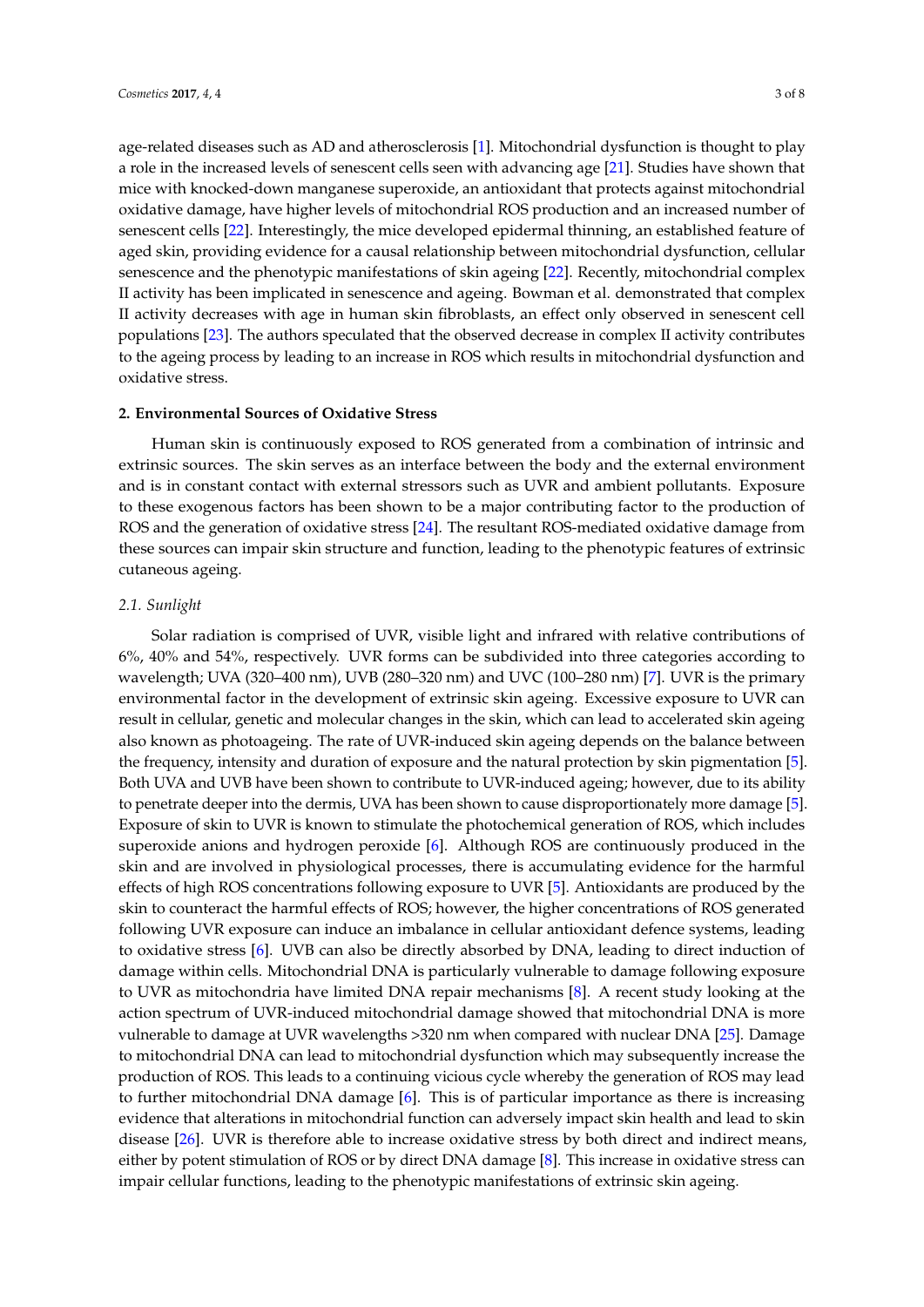### *2.2. Environmental Pollution*

Ambient pollution is increasing significantly worldwide and the impact of pollutants on human health is a growing concern. The majority of ambient pollutants are derived from anthropogenic sources such as motor vehicle emissions, fossil fuel combustion, forest fires and industrial facilities. This combination of sources produces a complex mixture of toxic pollutants including particulate matter and gases such as nitrogen dioxide and ozone [\[27\]](#page-6-2). Although there is comparatively less research investigating the cutaneous effects of environmental pollutants, there is growing recognition of the adverse effects on skin health. Numerous studies have demonstrated that ambient pollutant exposure is linked with the development of the signs of extrinsic skin ageing [\[28\]](#page-6-3). A cohort study conducted in Germany examined the association between ambient pollutant exposure and skin ageing in Caucasian women. Their results showed that chronic exposure to particulate matter significantly correlated with signs of extrinsic ageing, in particular pigment spots and more pronounced nasolabial folds [\[29\]](#page-6-4). The generation of ROS and induction of oxidative stress is implicated as one of the mechanisms by which particulate matter exert their deleterious effects [\[30\]](#page-6-5). Particles measuring  $< 0.1 \mu m$  in diameter are defined as ultrafine particles and are associated with vehicle exhaust emissions [\[31\]](#page-6-6). Ultrafine particles are particularly harmful due to their ability to penetrate tissues more easily and localise in the mitochondria [\[32\]](#page-6-7). Once absorbed, ultrafine particles are able to induce oxidative stress and mitochondrial damage [\[32\]](#page-6-7). Ground-level ozone, a major component of smog, is a highly reactive environmental pollutant that is capable of inducing oxidative stress in cutaneous tissues. Ozone mediates its noxious effects through free radical reactions that are achieved either directly by oxidation of biomolecules to generate ROS or by the production of cytotoxic non-radical molecules [\[33\]](#page-6-8). Experimental animal studies have shown that exposure to ozone results in signs of oxidative stress including significant depletion of cutaneous antioxidants [\[34](#page-6-9)[,35\]](#page-6-10). Furthermore, it has been demonstrated that topical application of the antioxidants vitamin C and E can prevent the formation of oxidation products, thus attenuating environmentally induced oxidative damage to the skin [\[36\]](#page-6-11). A recent study showed that the application of antioxidant mixtures significantly reduced ozone-induced oxidative stress in human keratinocytes [\[37\]](#page-6-12). These findings contribute to the growing evidence demonstrating that environmental pollution has a detrimental impact on skin health and can lead to skin ageing [\[28\]](#page-6-3).

#### *2.3. Diet*

Recently there has been considerable interest in the effects of diet on oxidative stress due to the diet being an important source of exogenously derived antioxidants [\[8\]](#page-5-7). Strategies such as diet and exogenous antioxidant supplementation may have a potential role in combating oxidative stress caused as a result of environmental factors. The highly antioxidant Mediterranean diet, characterised by high fruit and vegetable intake, has been shown to be associated with increased longevity and reduced risk of age-related diseases [\[38–](#page-6-13)[40\]](#page-6-14). Studies have demonstrated that adherence to the Mediterranean diet is significantly associated with lower levels of oxidative stress [\[41,](#page-6-15)[42\]](#page-6-16). Furthermore, it has been shown that consumption of the Mediterranean diet is able to prevent cellular senescence in human epithelial cells [\[42\]](#page-6-16). In contrast, a high-fat diet has been shown to be associated with mitochondrial dysfunction, increased levels of oxidative stress and accelerated cellular senescence [\[43\]](#page-6-17). A recent study showed that insulin resistance secondary to a high-fat diet leads to increased levels of oxidative stress, which contributes to neurodegeneration in AD [\[44\]](#page-6-18). Carotenoid substances, found in fruit and vegetables, as well as vitamins A, C and E, are said to be the most protective and correlate negatively with levels of oxidative stress [\[45\]](#page-6-19). A study examining the influence of lifestyle factors on the level of carotenoid antioxidants beta-carotene and lycopene found that antioxidant levels in the skin significantly increased with dietary consumption of carotenoid-rich food [\[46\]](#page-7-0). The results indicated that dietary supplementation of antioxidants may provide efficient protection against extrinsic skin ageing. Environmental inducers of ROS, such as UVR exposure, can lead to a reduction in antioxidants and an increase in levels of oxidative stress [\[46\]](#page-7-0). There is emerging evidence that antioxidant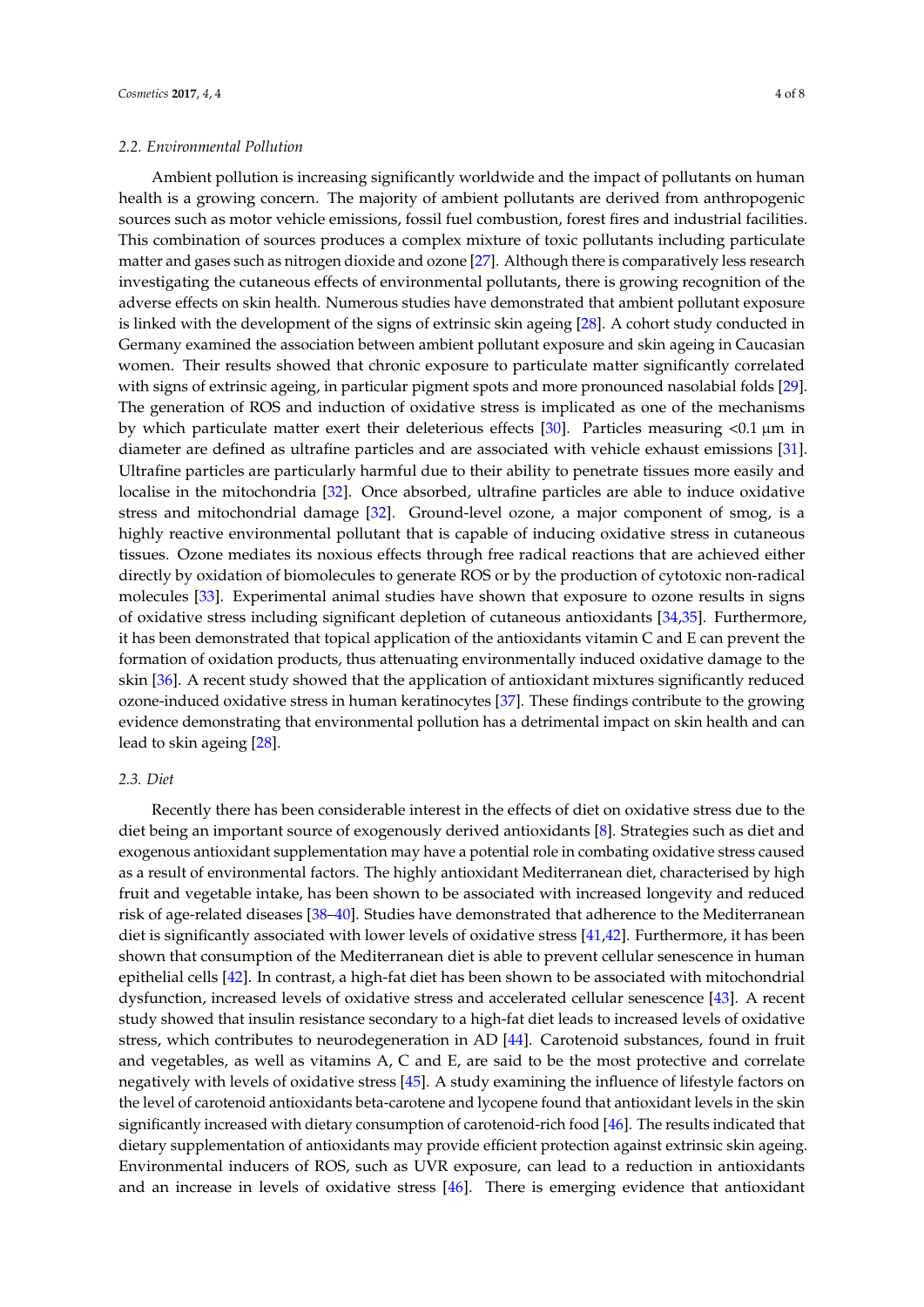supplementation may be able to protect human skin against UVR damage. A study comparing the effects of mitochondria-localised antioxidants with cellular antioxidants found that tiron, an antioxidant preferentially localised to the mitochondria, was able to confer complete protection against UVA- and H2O2-induced mitochondrial damage [\[47\]](#page-7-1). Interestingly, the protective effect of tiron was found to be greater than a range of cellular antioxidants investigated, which included resveratrol and curcumin. One study showed that lycopene, a carotenoid antioxidant found in red fruit and vegetables, is able to protect human skin against UVR-induced effects partially mediated by oxidative stress such as dermal erythema and mitochondrial DNA damage [\[48\]](#page-7-2). Furthermore, supplementation was associated with a reduction in UV-induced matrix metalloprotein 1 (MMP-1) expression, a collagenolytic enzyme which acts as a key regulator in photoageing [\[48\]](#page-7-2). A recent study demonstrated that oral supplements containing lycopene-rich tomato nutrient complex and lutein were able to protect human skin against UVB/A and UVA1 radiation by inhibiting the expression of genes involved in UVR-induced skin damage [\[49\]](#page-7-3). Intake of lycopene and lutein was associated with significantly reduced expression of MMP-1 and heme oxygenase-1, a sensitive marker of oxidative stress [\[49\]](#page-7-3). Data from these studies demonstrates that dietary supplementation with carotenoid antioxidants could potentially protect against the acute and potentially longer-term aspects of photoageing. Despite these scientific studies providing evidence that antioxidant supplementation could confer significant benefits, some studies have demonstrated conflicting observations. One study examining life-long supplementation of vitamin E in mice showed no overall improvement in life span [\[50\]](#page-7-4). In support of this, a study by Perez et al. investigated the effect of over- or under-expression of a wide number of genes regulating antioxidant enzymes and found that only one had an effect on lifespan [\[51\]](#page-7-5). In addition, clinical data have failed to demonstrate a beneficial effect with a trial comparing regular sunscreen use with carotenoid supplementation, showing that beta-carotene had no overall effect on skin ageing [\[52\]](#page-7-6). A Cochrane review examining the effect of antioxidant supplementation on mortality found that supplementation with beta-carotene, vitamin E and vitamin A may increase mortality [\[53\]](#page-7-7). It is clear from these studies that the link between antioxidant supplementation and ageing is complex and incompletely understood. Mitohormesis could provide one potential explanation for the observations discussed above, as according to this hypothesis, moderate amounts of ROS may be physiologically beneficial whilst excess amounts may have a detrimental effect [\[19,](#page-5-18)[54\]](#page-7-8). Therefore, attempting to eliminate ROS with antioxidant supplementation might disrupt ROS homeostasis with potentially harmful side effects. Further studies and trials are required to fully elucidate the balance between ROS and antioxidants, and how diet and antioxidant supplementation may impact this balance.

## **3. Conclusions**

Extensive evidence indicates that oxidative stress induced by ROS plays an important role in the process of human skin ageing. Extrinsic skin ageing is driven to a large extent by environmental factors and external stressors such as UVR environmental pollution, and lifestyle factors have been shown to stimulate the production of ROS and generate oxidative stress [\[24\]](#page-5-23). The oxidative damage from these exogenous sources can impair skin structure and function, leading to the phenotypic features of extrinsic skin ageing. Many studies have been conducted to elucidate the mechanism of ageing and from this there is continuing evidence that supports the proposal that mitochondria are widely implicated in both ageing and senescence. However, the ageing process is not fully understood and further work is required to understand the molecular processes involved in cutaneous ageing. This could potentially lead to the development of preventative and therapeutic interventions for skin ageing.

**Author Contributions:** Both authors contributed to writing the paper.

**Conflicts of Interest:** The authors declare no conflict of interest.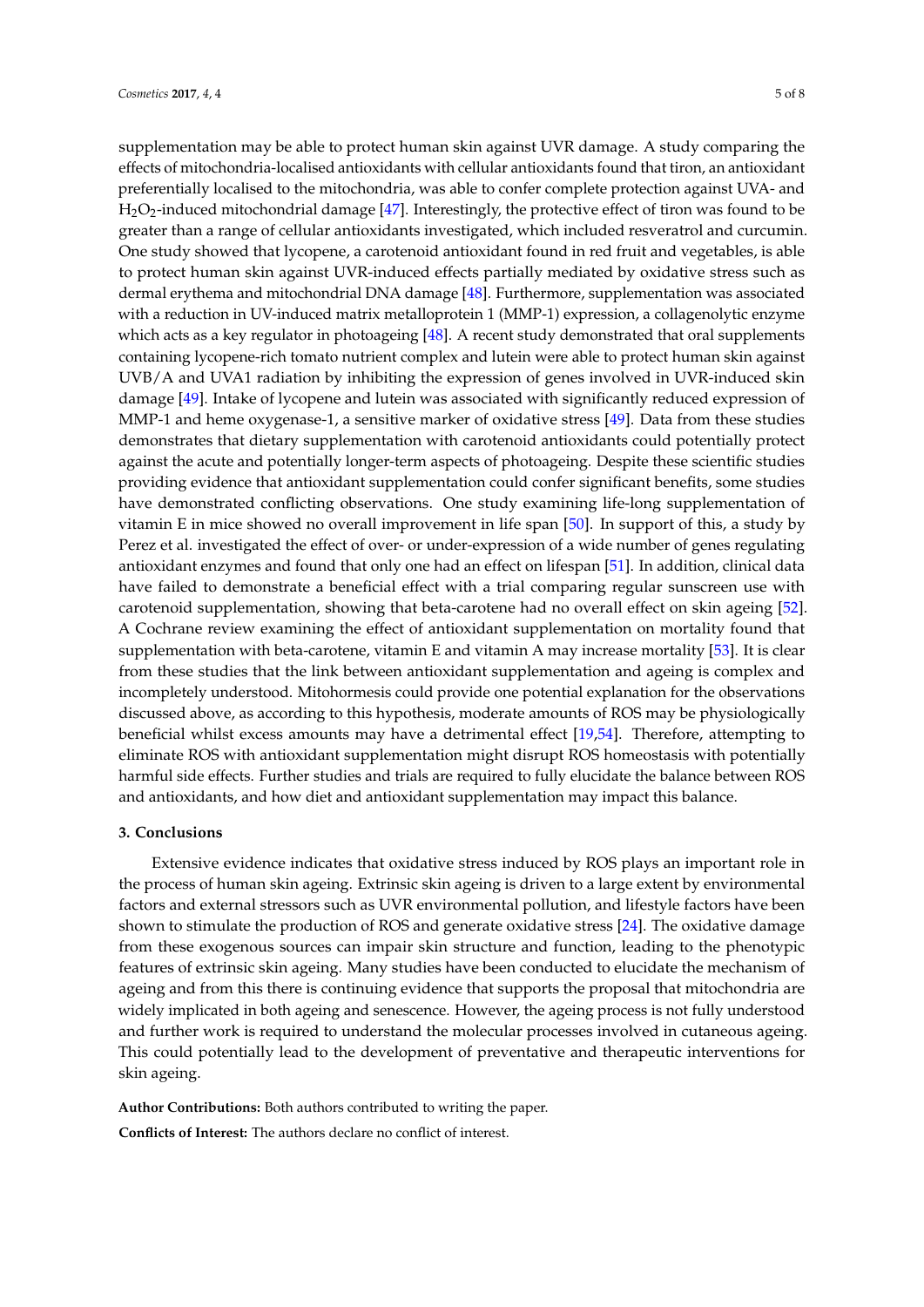## **References**

- <span id="page-5-0"></span>1. Campisi, J. Aging, cellular senescence, and cancer. *Annu. Rev. Physiol.* **2013**, *75*, 685–705. [\[CrossRef\]](http://dx.doi.org/10.1146/annurev-physiol-030212-183653) [\[PubMed\]](http://www.ncbi.nlm.nih.gov/pubmed/23140366)
- <span id="page-5-1"></span>2. Farage, M.A.; Miller, K.W.; Elsner, P.; Maibach, H.I. Intrinsic and extrinsic factors in skin ageing: A review. *Int. J. Cosmet. Sci.* **2008**, *30*, 87–95. [\[CrossRef\]](http://dx.doi.org/10.1111/j.1468-2494.2007.00415.x) [\[PubMed\]](http://www.ncbi.nlm.nih.gov/pubmed/18377617)
- <span id="page-5-2"></span>3. Gilchrest, B.A. A review of skin ageing and its medical therapy. *Br. J. Dermatol.* **1996**, *135*, 867–875. [\[CrossRef\]](http://dx.doi.org/10.1046/j.1365-2133.1996.d01-1088.x) [\[PubMed\]](http://www.ncbi.nlm.nih.gov/pubmed/8977705)
- <span id="page-5-3"></span>4. Yaar, M.; Eller, M.S.; Gilchrest, B.A. Fifty years of skin aging. *J. Investig. Dermatol. Symp. Proc.* **2002**, *7*, 51–58. [\[CrossRef\]](http://dx.doi.org/10.1046/j.1523-1747.2002.19636.x) [\[PubMed\]](http://www.ncbi.nlm.nih.gov/pubmed/12518793)
- <span id="page-5-4"></span>5. Wlaschek, M.; Tantcheva-Poór, I.; Naderi, L.; Ma, W.; Schneider, L.A.; Razi-Wolf, Z.; Schüller, J.; Scharffetter-Kochanek, K. Solar UV irradiation and dermal photoaging. *J. Photochem. Photobiol. B* **2001**, *63*, 41–51. [\[CrossRef\]](http://dx.doi.org/10.1016/S1011-1344(01)00201-9)
- <span id="page-5-5"></span>6. Birch-Machin, M.A.; Swalwell, H. How mitochondria record the effects of UV exposure and oxidative stress using human skin as a model tissue. *Mutagenesis* **2010**, *25*, 101–107. [\[CrossRef\]](http://dx.doi.org/10.1093/mutage/gep061) [\[PubMed\]](http://www.ncbi.nlm.nih.gov/pubmed/19955330)
- <span id="page-5-6"></span>7. Kammeyer, A.; Luiten, R.M. Oxidation events and skin aging. *Ageing Res. Rev.* **2015**, *21*, 16–29. [\[CrossRef\]](http://dx.doi.org/10.1016/j.arr.2015.01.001) [\[PubMed\]](http://www.ncbi.nlm.nih.gov/pubmed/25653189)
- <span id="page-5-7"></span>8. Kandola, K.; Bowman, A.; Birch-Machin, M.A. Oxidative stress—A key emerging impact factor in health, ageing, lifestyle and aesthetics. *Int. J. Cosmet. Sci.* **2015**, *37* (Suppl. 2), 1–8. [\[CrossRef\]](http://dx.doi.org/10.1111/ics.12287) [\[PubMed\]](http://www.ncbi.nlm.nih.gov/pubmed/26574299)
- <span id="page-5-8"></span>9. Holmstrom, K.M.; Finkel, T. Cellular mechanisms and physiological consequences of redox-dependent signalling. *Nat. Rev. Mol. Cell Biol.* **2014**, *15*, 411–421. [\[CrossRef\]](http://dx.doi.org/10.1038/nrm3801) [\[PubMed\]](http://www.ncbi.nlm.nih.gov/pubmed/24854789)
- <span id="page-5-9"></span>10. Bedard, K.; Krause, K.H. The NOX family of ROS-generating NADPH oxidases: Physiology and pathophysiology. *Physiol. Rev.* **2007**, *87*, 245–313. [\[CrossRef\]](http://dx.doi.org/10.1152/physrev.00044.2005) [\[PubMed\]](http://www.ncbi.nlm.nih.gov/pubmed/17237347)
- <span id="page-5-10"></span>11. Rinnerthaler, M.; Bischof, J.; Streubel, M.K.; Trost, A.; Richter, K. Oxidative Stress in Aging Human Skin. *Biomolecules* **2015**, *5*, 545–589. [\[CrossRef\]](http://dx.doi.org/10.3390/biom5020545) [\[PubMed\]](http://www.ncbi.nlm.nih.gov/pubmed/25906193)
- <span id="page-5-11"></span>12. Nauseef, W.M. Biological roles for the NOX family NADPH oxidases. *J. Biol. Chem.* **2008**, *283*, 16961–16965. [\[CrossRef\]](http://dx.doi.org/10.1074/jbc.R700045200) [\[PubMed\]](http://www.ncbi.nlm.nih.gov/pubmed/18420576)
- <span id="page-5-12"></span>13. Birch-Machin, M.A.; Bowman, A. Oxidative stress and ageing. *Br. J. Dermatol.* **2016**, *175* (Suppl. 2), 26–29. [\[CrossRef\]](http://dx.doi.org/10.1111/bjd.14906) [\[PubMed\]](http://www.ncbi.nlm.nih.gov/pubmed/27667312)
- <span id="page-5-14"></span><span id="page-5-13"></span>14. Harman, D. Free radical theory of aging. *Mutat. Res.* **1992**, *275*, 257–266. [\[CrossRef\]](http://dx.doi.org/10.1016/0921-8734(92)90030-S)
- 15. Bandy, B.; Davison, A.J. Mitochondrial mutations may increase oxidative stress: Implications for carcinogenesis and aging? *Free Radic. Biol. Med.* **1990**, *8*, 523–539. [\[CrossRef\]](http://dx.doi.org/10.1016/0891-5849(90)90152-9)
- <span id="page-5-15"></span>16. Onyango, I.G.; Dennis, J.; Khan, S.M. Mitochondrial Dysfunction in Alzheimer's Disease and the Rationale for Bioenergetics Based Therapies. *Aging Dis.* **2016**, *7*, 201–214. [\[CrossRef\]](http://dx.doi.org/10.14336/AD.2015.1007) [\[PubMed\]](http://www.ncbi.nlm.nih.gov/pubmed/27114851)
- <span id="page-5-16"></span>17. Picone, P.; Nuzzo, D.; Caruana, L.; Scafidi, V.; Di Carlo, M. Mitochondrial Dysfunction: Different Routes to Alzheimer's Disease Therapy. *Oxidative Med. Cell. Longev.* **2014**, *2014*, 11. [\[CrossRef\]](http://dx.doi.org/10.1155/2014/780179) [\[PubMed\]](http://www.ncbi.nlm.nih.gov/pubmed/25221640)
- <span id="page-5-17"></span>18. Yun, J.; Finkel, T. Mitohormesis. *Cell Metab.* **2014**, *19*, 757–766. [\[CrossRef\]](http://dx.doi.org/10.1016/j.cmet.2014.01.011) [\[PubMed\]](http://www.ncbi.nlm.nih.gov/pubmed/24561260)
- <span id="page-5-18"></span>19. Mattson, M.P. Hormesis defined. *Ageing Res. Rev.* **2008**, *7*, 1–7. [\[CrossRef\]](http://dx.doi.org/10.1016/j.arr.2007.08.007) [\[PubMed\]](http://www.ncbi.nlm.nih.gov/pubmed/18162444)
- <span id="page-5-19"></span>20. Dimri, G.P.; Lee, X.; Basile, G.; Acosta, M.; Scott, G.; Roskelley, C.; Medrano, E.E.; Linskens, M.; Rubelj, I.; Pereira-Smith, O.; et al. A biomarker that identifies senescent human cells in culture and in aging skin in vivo. *Proc. Natl. Acad. Sci. USA* **1995**, *92*, 9363–9367. [\[CrossRef\]](http://dx.doi.org/10.1073/pnas.92.20.9363) [\[PubMed\]](http://www.ncbi.nlm.nih.gov/pubmed/7568133)
- <span id="page-5-20"></span>21. Passos, J.F.; Saretzki, G.; Ahmed, S.; Nelson, G.; Richter, T.; Peters, H.; Wappler, I.; Birket, M.J.; Harold, G.; Schaeuble, K.; et al. Mitochondrial dysfunction accounts for the stochastic heterogeneity in telomere-dependent senescence. *PLoS Biol.* **2007**, *5*, e110. [\[CrossRef\]](http://dx.doi.org/10.1371/journal.pbio.0050110) [\[PubMed\]](http://www.ncbi.nlm.nih.gov/pubmed/17472436)
- <span id="page-5-21"></span>22. Velarde, M.C.; Flynn, J.M.; Day, N.U.; Melov, S.; Campisi, J. Mitochondrial oxidative stress caused by Sod2 deficiency promotes cellular senescence and aging phenotypes in the skin. *Aging* **2012**, *4*, 3–12. [\[CrossRef\]](http://dx.doi.org/10.18632/aging.100423) [\[PubMed\]](http://www.ncbi.nlm.nih.gov/pubmed/22278880)
- <span id="page-5-22"></span>23. Bowman, A.; Birch-Machin, M.A. Age-Dependent Decrease of Mitochondrial Complex II Activity in Human Skin Fibroblasts. *J. Investig. Dermatol.* **2016**, *136*, 912–919. [\[CrossRef\]](http://dx.doi.org/10.1016/j.jid.2016.01.017) [\[PubMed\]](http://www.ncbi.nlm.nih.gov/pubmed/26829036)
- <span id="page-5-23"></span>24. Valacchi, G.; Pecorelli, A.; Cervellati, F.; Cervellati, C.; Maioli, E. Cutaneous responses to environmental stressors. *Ann. N. Y. Acad. Sci.* **2012**, *1271*, 75–81. [\[CrossRef\]](http://dx.doi.org/10.1111/j.1749-6632.2012.06724.x) [\[PubMed\]](http://www.ncbi.nlm.nih.gov/pubmed/23050967)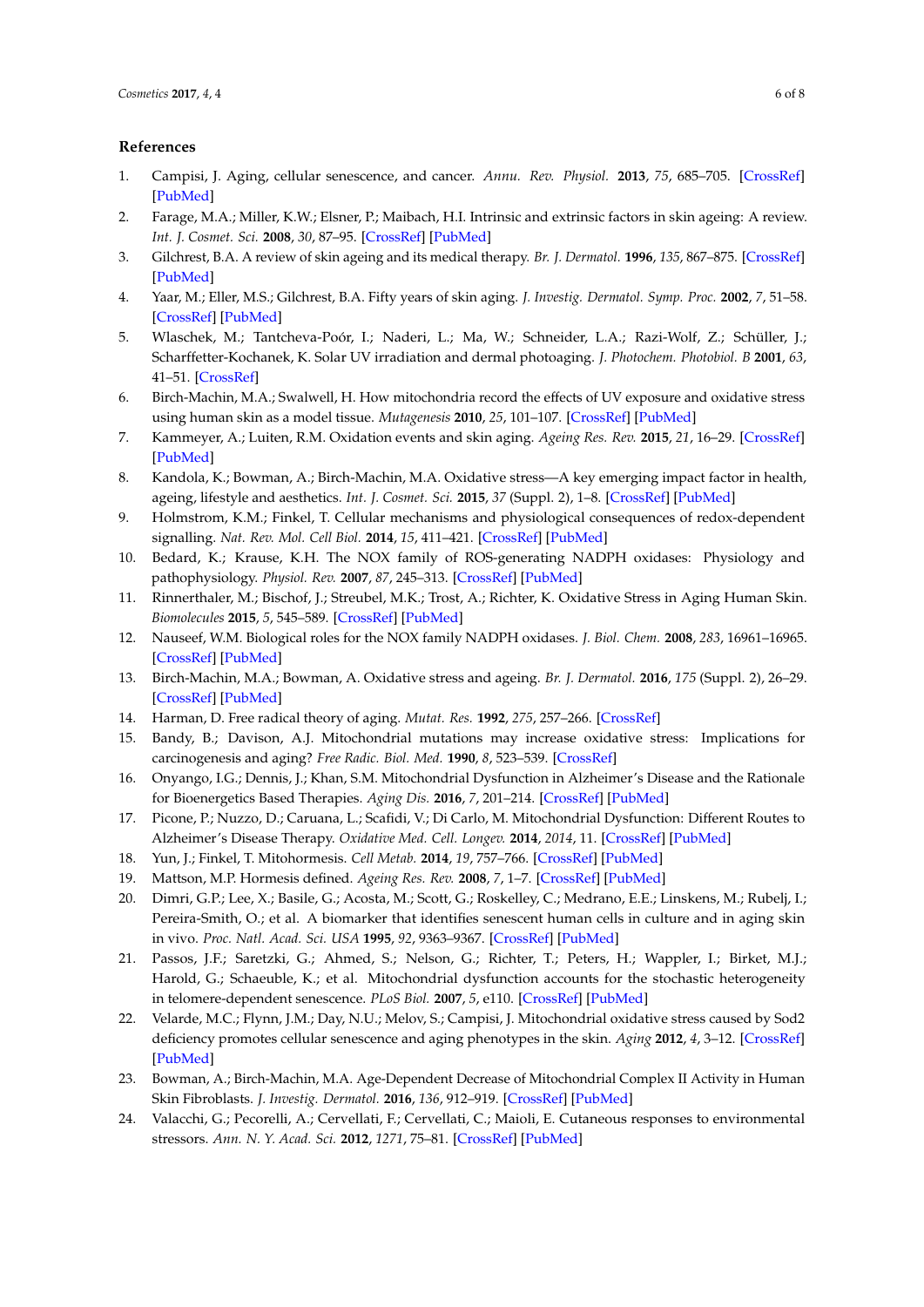- <span id="page-6-0"></span>25. Latimer, J.A.; Lloyd, J.J.; Diffey, B.L.; Matts, P.J.; Birch-Machin, M.A. Determination of the Action Spectrum of UVR-Induced Mitochondrial DNA Damage in Human Skin Cells. *J. Investig. Dermatol.* **2015**, *135*, 2512–2518. [\[CrossRef\]](http://dx.doi.org/10.1038/jid.2015.194) [\[PubMed\]](http://www.ncbi.nlm.nih.gov/pubmed/26030182)
- <span id="page-6-1"></span>26. Boulton, S.J.; Bowman, A.; Koohgoli, R.; Birch-Machin, M.A. Skin manifestations of mitochondrial dysfunction: More important than previously thought. *Exp. Dermatol.* **2015**, *24*, 12–13. [\[CrossRef\]](http://dx.doi.org/10.1111/exd.12597) [\[PubMed\]](http://www.ncbi.nlm.nih.gov/pubmed/25403780)
- <span id="page-6-2"></span>27. Krutmann, J.; Liu, W.; Li, L.; Pan, X.; Crawford, M.; Sore, G.; Seite, S. Pollution and skin: From epidemiological and mechanistic studies to clinical implications. *J. Dermatol. Sci.* **2014**, *76*, 163–168. [\[CrossRef\]](http://dx.doi.org/10.1016/j.jdermsci.2014.08.008) [\[PubMed\]](http://www.ncbi.nlm.nih.gov/pubmed/25278222)
- <span id="page-6-3"></span>28. Koohgoli, R.; Hudson, L.; Naidoo, K.; Wilkinson, S.; Chavan, B.; Birch-Machin, M.A. Bad air gets under your skin. *Exp. Dermatol.* **2016**. [\[CrossRef\]](http://dx.doi.org/10.1111/exd.13257) [\[PubMed\]](http://www.ncbi.nlm.nih.gov/pubmed/27892609)
- <span id="page-6-4"></span>29. Vierkotter, A.; Schikowski, T.; Ranft, U.; Sugiri, D.; Matsui, M.; Krämer, U.; Krutmann, J. Airborne particle exposure and extrinsic skin aging. *J. Investig. Dermatol.* **2010**, *130*, 2719–2726. [\[CrossRef\]](http://dx.doi.org/10.1038/jid.2010.204) [\[PubMed\]](http://www.ncbi.nlm.nih.gov/pubmed/20664556)
- <span id="page-6-5"></span>30. Kim, K.E.; Cho, D.; Park, H.J. Air pollution and skin diseases: Adverse effects of airborne particulate matter on various skin diseases. *Life Sci.* **2016**, *152*, 126–134. [\[CrossRef\]](http://dx.doi.org/10.1016/j.lfs.2016.03.039) [\[PubMed\]](http://www.ncbi.nlm.nih.gov/pubmed/27018067)
- <span id="page-6-6"></span>31. Mancebo, S.E.; Wang, S.Q. Recognizing the impact of ambient air pollution on skin health. *J. Eur. Acad. Dermatol. Venereol.* **2015**, *29*, 2326–2332. [\[CrossRef\]](http://dx.doi.org/10.1111/jdv.13250) [\[PubMed\]](http://www.ncbi.nlm.nih.gov/pubmed/26289769)
- <span id="page-6-7"></span>32. Li, N.; Sioutas, C.; Cho, A.; Schmitz, D.; Misra, C.; Sempf, J.; Wang, M.Y.; Oberley, T.; Froines, J.; Nel, A. Ultrafine particulate pollutants induce oxidative stress and mitochondrial damage. *Environ. Health Perspect.* **2003**, *111*, 455–460. [\[CrossRef\]](http://dx.doi.org/10.1289/ehp.6000) [\[PubMed\]](http://www.ncbi.nlm.nih.gov/pubmed/12676598)
- <span id="page-6-8"></span>33. Valacchi, G.; Fortino, V.; Bocci, V. The dual action of ozone on the skin. *Br. J. Dermatol.* **2005**, *153*, 1096–1100. [\[CrossRef\]](http://dx.doi.org/10.1111/j.1365-2133.2005.06939.x) [\[PubMed\]](http://www.ncbi.nlm.nih.gov/pubmed/16307642)
- <span id="page-6-9"></span>34. Thiele, J.J.; Traber, M.G.; Polefka, T.G.; Cross, C.E.; Packer, L. Ozone-exposure depletes vitamin E and induces lipid peroxidation in murine stratum corneum. *J. Investig. Dermatol.* **1997**, *108*, 753–757. [\[CrossRef\]](http://dx.doi.org/10.1111/1523-1747.ep12292144) [\[PubMed\]](http://www.ncbi.nlm.nih.gov/pubmed/9129228)
- <span id="page-6-10"></span>35. Weber, S.U.; Thiele, J.J.; Cross, C.E.; Packer, L. Vitamin C, uric acid, and glutathione gradients in murine stratum corneum and their susceptibility to ozone exposure. *J. Investig. Dermatol.* **1999**, *113*, 1128–1132. [\[CrossRef\]](http://dx.doi.org/10.1046/j.1523-1747.1999.00789.x) [\[PubMed\]](http://www.ncbi.nlm.nih.gov/pubmed/10594762)
- <span id="page-6-11"></span>36. Thiele, J.J.; Traber, M.G.; Podda, M.; Tsang, K.; Cross, C.E.; Packer, L. Ozone depletes tocopherols and tocotrienols topically applied to murine skin. *FEBS Lett.* **1997**, *401*, 167–170. [\[CrossRef\]](http://dx.doi.org/10.1016/S0014-5793(96)01463-9)
- <span id="page-6-12"></span>37. Valacchi, G.; Sticozzi, C.; Belmonte, G.; Cervellati, F.; Demaude, J.; Chen, N.; Krol, Y.; Oresajo, C. Vitamin C Compound Mixtures Prevent Ozone-Induced Oxidative Damage in Human Keratinocytes as Initial Assessment of Pollution Protection. *PLoS ONE* **2015**, *10*, e0131097. [\[CrossRef\]](http://dx.doi.org/10.1371/journal.pone.0131097) [\[PubMed\]](http://www.ncbi.nlm.nih.gov/pubmed/26270818)
- <span id="page-6-13"></span>38. Prinelli, F.; Yannakoulia, M.; Anastasiou, C.A.; Adorni, F.; Di Santo, S.G.; Musicco, M.; Scarmeas, N.; Correa Leite, M.L. Mediterranean diet and other lifestyle factors in relation to 20-year all-cause mortality: A cohort study in an Italian population. *Br. J. Nutr.* **2015**, *113*, 1003–1011. [\[CrossRef\]](http://dx.doi.org/10.1017/S0007114515000318) [\[PubMed\]](http://www.ncbi.nlm.nih.gov/pubmed/25746109)
- 39. Vasto, S.; Barera, A.; Rizzo, C.; Di Carlo, M.; Caruso, C.; Panotopoulos, G. Mediterranean diet and longevity: An example of nutraceuticals? *Curr. Vasc. Pharmacol.* **2014**, *12*, 735–738. [\[CrossRef\]](http://dx.doi.org/10.2174/1570161111666131219111818) [\[PubMed\]](http://www.ncbi.nlm.nih.gov/pubmed/24350926)
- <span id="page-6-14"></span>40. Chatzianagnostou, K.; Del Turco, S.; Pingitore, A.; Sabatino, L.; Vassalle, C. The Mediterranean Lifestyle as a Non-Pharmacological and Natural Antioxidant for Healthy Aging. *Antioxidants* **2015**, *4*, 719–736. [\[CrossRef\]](http://dx.doi.org/10.3390/antiox4040719) [\[PubMed\]](http://www.ncbi.nlm.nih.gov/pubmed/26783955)
- <span id="page-6-15"></span>41. Dai, J.; Jones, D.P.; Goldberg, J.; Ziegler, T.R.; Bostick, R.M.; Wilson, P.W.; Manatunga, A.K.; Shallenberger, L.; Jones, L.; Vaccarino, V. Association between adherence to the Mediterranean diet and oxidative stress. *Am. J. Clin. Nutr.* **2008**, *88*, 1364–1370. [\[PubMed\]](http://www.ncbi.nlm.nih.gov/pubmed/18996873)
- <span id="page-6-16"></span>42. Marin, C.; Delgado-Lista, J.; Ramirez, R.; Carracedo, J.; Caballero, J.; Perez-Martinez, P.; Gutierrez-Mariscal, F.M.; Garcia-Rios, A.; Delgado-Casado, N.; Cruz-Teno, C.; et al. Mediterranean diet reduces senescence-associated stress in endothelial cells. *Age* **2012**, *34*, 1309–1316. [\[CrossRef\]](http://dx.doi.org/10.1007/s11357-011-9305-6) [\[PubMed\]](http://www.ncbi.nlm.nih.gov/pubmed/21894446)
- <span id="page-6-17"></span>43. Bonomini, F.; Rodella, L.F.; Rezzani, R. Metabolic Syndrome, Aging and Involvement of Oxidative Stress. *Aging Dis.* **2015**, *6*, 109–120. [\[CrossRef\]](http://dx.doi.org/10.14336/AD.2014.0305) [\[PubMed\]](http://www.ncbi.nlm.nih.gov/pubmed/25821639)
- <span id="page-6-18"></span>44. Nuzzo, D.; Picone, P.; Baldassano, S.; Caruana, L.; Messina, E.; Marino, G.A.; Cappello, F.; Mulè, F.; Di Carlo, M. Insulin Resistance as Common Molecular Denominator Linking Obesity to Alzheimer's Disease. *Curr. Alzheimer Res.* **2015**, *12*, 723–735. [\[CrossRef\]](http://dx.doi.org/10.2174/1567205012666150710115506) [\[PubMed\]](http://www.ncbi.nlm.nih.gov/pubmed/26159189)
- <span id="page-6-19"></span>45. Lee, J.; Koo, N.; Min, D.B. Reactive Oxygen Species, Aging, and Antioxidative Nutraceuticals. *Compr. Rev. Food Sci. Food Saf.* **2004**, *3*, 21–33. [\[CrossRef\]](http://dx.doi.org/10.1111/j.1541-4337.2004.tb00058.x)